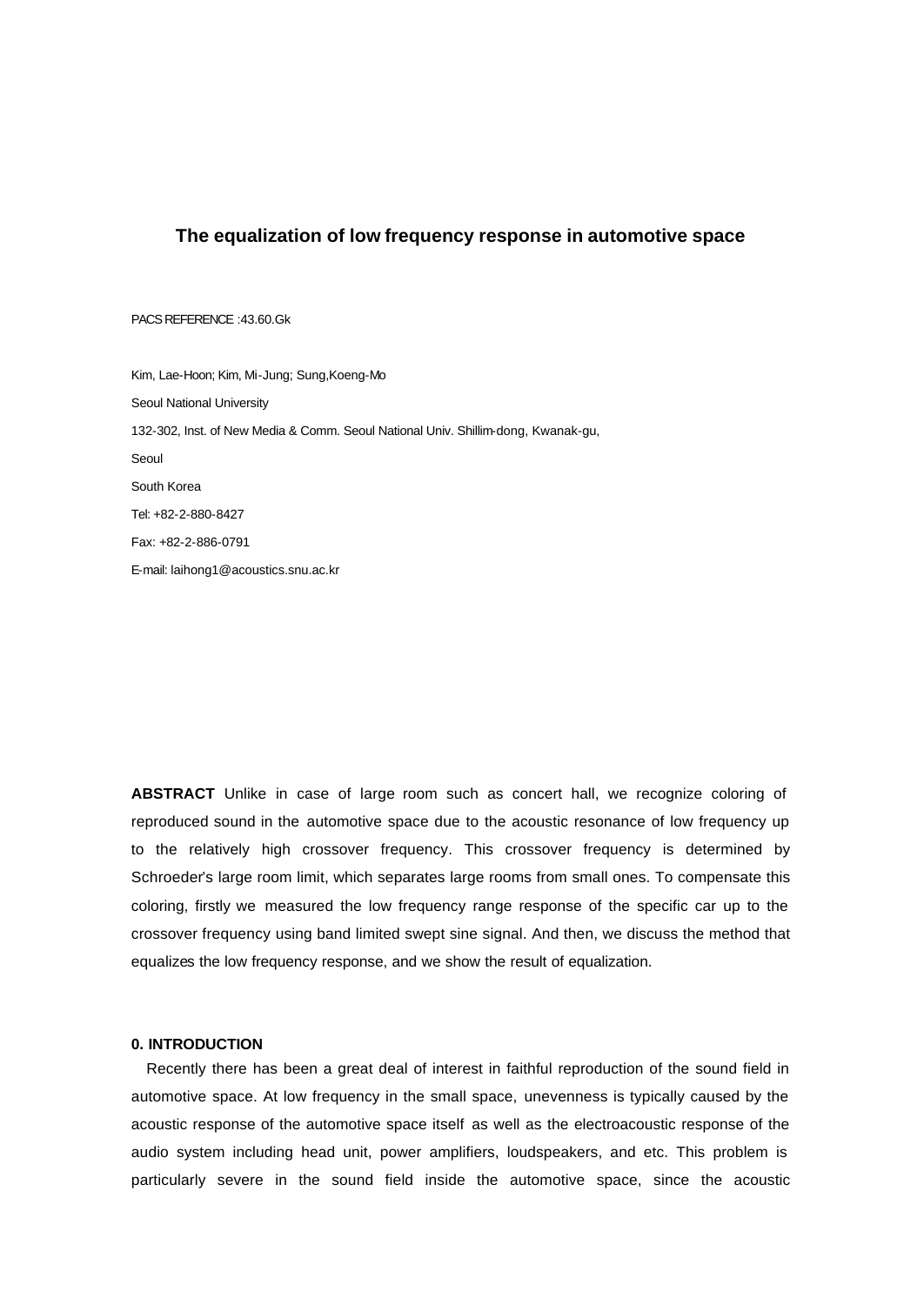resonances of low frequency occur till the relatively high crossover frequency, which can cause pronounced coloration of the sound because of the high resolution of the human ear at the low frequency.

In this paper we will be concerned with the implementation of an equalization system that uses digital filters, the theoretical basis of which are the principle of deconvolution, to achieve low-frequency equalization in automotive space. Firstly, we measure the impulse responses at the head position of the driver seat in the specific car using band limited swept sine signal, which show significantly higher immunity against distortion and time variance rather than pseudo-noise signals [1]. Also, considering binaural room impulse responses for high-quality auralization purposes requires a signal-to-noise ration greater than 90 dB, which is unattainable with maximum length sequence measurements because of the loudspeaker nonlinearity, but it is fairly easy to reach with swept sine due to the possibility of complete rejection of harmonic distortion [1]. Secondly, we apply the digital filtering methods that equalize the low frequency response. Because the impulse responses are non-minimum phase, the direct inversion of the mixed-phase response is not possible since it leads to unstable filter realizations. For this reason, we introduce the modeling delay and the inversion of mixed-phase response is implemented via least-square based method. This equalization works in the expanded region around a fixed listener position, thanks to the relatively large wavelength of low frequency signal. This region includes the sphere of the listener's head movement from its nominal position. Finally we show the result of the listening test. We can assure that the low frequency response is flattened smoothly and we can hear reduced coloration through the listening test.

## **1. THE MEASUREMENT OF SOUND FIELD IN AN AUTOMOTIVE SPACE**



Fig. 1 Sequence of measurement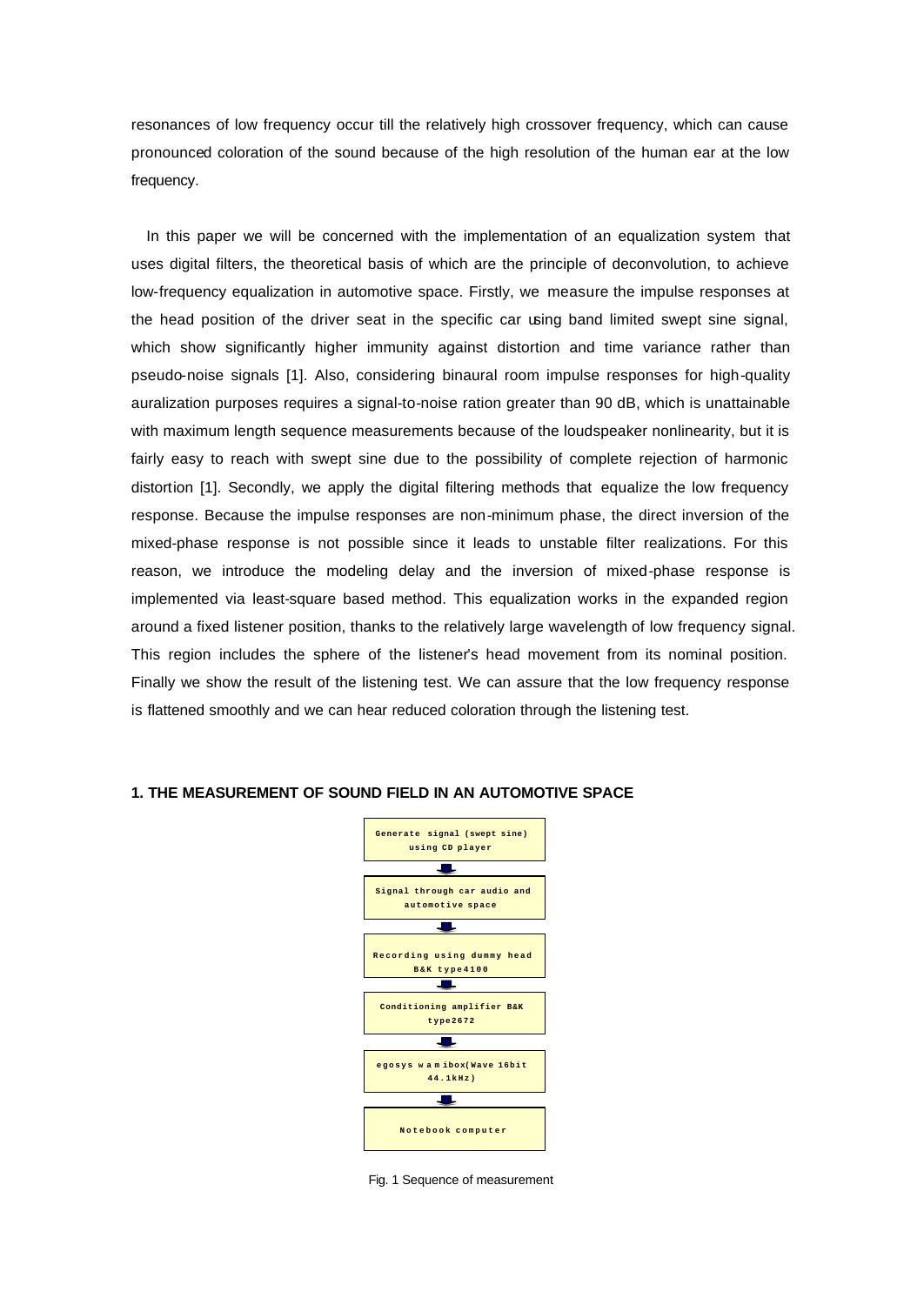Fig 1 shows the block diagram of the sequence of measuring the characteristics of sound filed in an automotive space. We used the swept sine signal as a measurement signal. This signal was recorded on CD and played using the CD player installed in the measured car, because this signal do not have to be recorded in perfectly synchronised manner, while outputting input signal like MLS. The input log sweep signal and one of the recorded binaural signals are simultaneously showed in Fig. 2. In this figure anybody can see the excessive low frequency resonance, and we could hear the magnitude variation of radiated sweep signal when we measured this kind of response. We could get an idea of low frequency response equalization from the response.



Fig. 2 (a) input log sweep signal, (b) one of the recorded binaural signals

# **2. THE LOW FREQUENCY RESPONSE EQUALIZATION USING DIGITAL SIGNAL PROCESSING**



Fig. 3 5-channel sound reproduction system in the automotive space

Fig. 3 shows 5-channel sound reproduction system in the automotive space using one pair of the front speaker, one pair of the rear speaker, and one subwoofer. Eq. (1) is the matrix form of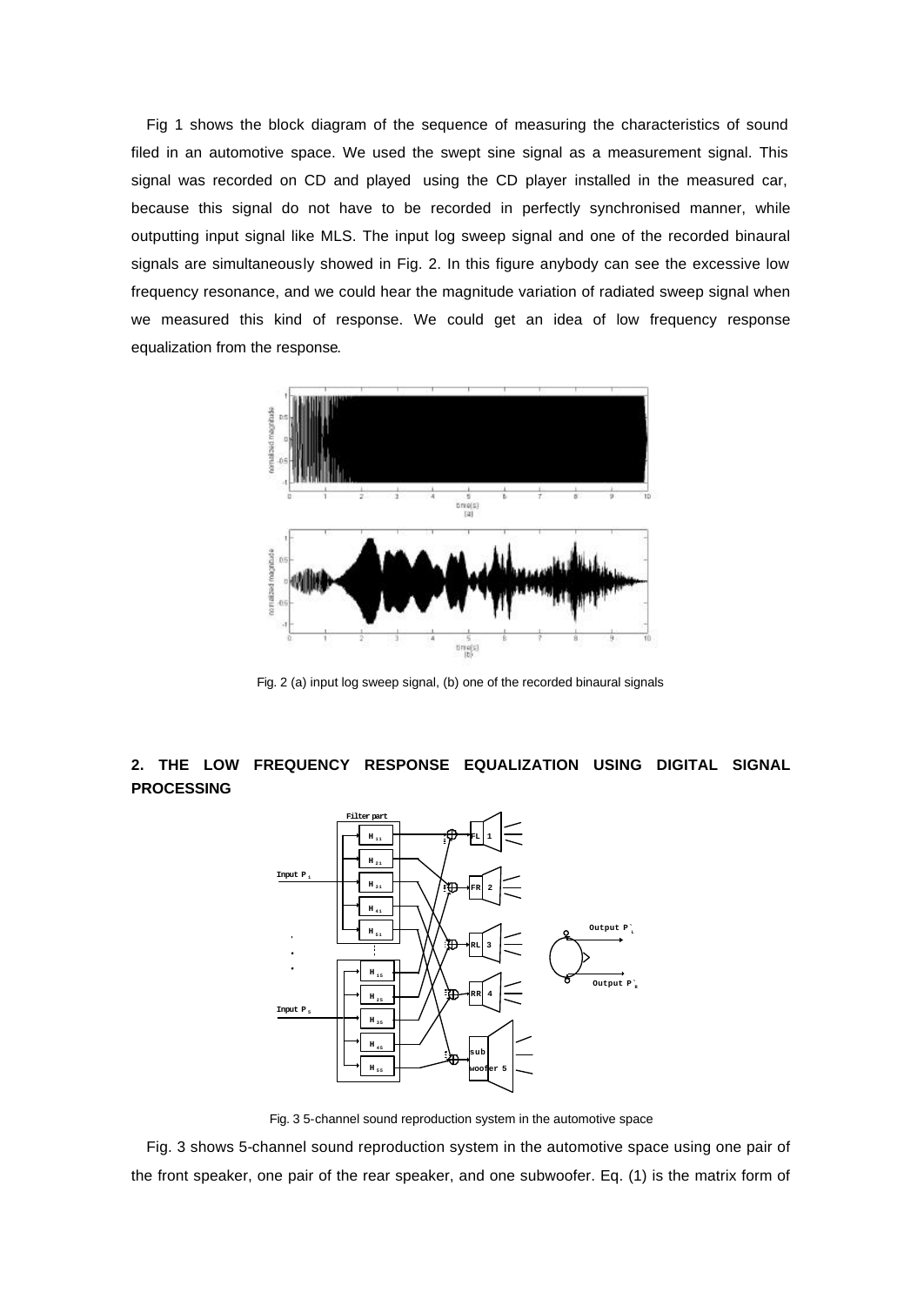Fig. 3.

$$
\begin{bmatrix} P_{L} \\ P_{R} \end{bmatrix} = \begin{bmatrix} C_{1L} & C_{2L} & C_{3L} & C_{4L} & C_{5L} \\ C_{1R} & C_{2R} & C_{3R} & C_{4R} & C_{5R} \end{bmatrix} \begin{bmatrix} H_{11} & H_{12} & H_{13} & H_{14} & H_{15} \\ H_{21} & H_{22} & H_{23} & H_{24} & H_{25} \\ H_{31} & H_{32} & H_{33} & H_{34} & H_{35} \\ H_{41} & H_{42} & H_{43} & H_{44} & H_{45} \\ H_{51} & H_{52} & H_{53} & H_{54} & H_{55} \end{bmatrix} \begin{bmatrix} P_{1} \\ P_{2} \\ P_{3} \\ P_{4} \\ P_{5} \end{bmatrix} = \mathbf{CHP}
$$
\n
$$
(1)
$$

This paper concentrates on faithful reproduction of conventional stereo recording especially low frequency range below cross over frequency determined by Schroeder's large room limit [2]. The cross over frequency is calculated using Eq. (3).

$$
f_s \approx 2000 \sqrt{\frac{T}{V}}
$$
 (2)

where T (sec) is the reverberation time and V (m<sup>3</sup>) is volume of the space. For example, an automotive space with volume of 5  $m<sup>3</sup>$  and the reverberation time of 0.2 sec will have the crossover frequency of 400 Hz. Also in case of low frequency range the wavelength is very large compared to the distance between left and right ears of human head. Therefore the difference of phase between the signals coming to both ears is negligible,

$$
\mathbf{CH} \approx \begin{bmatrix} 1 & 1 & 1 & 1 & 1 \\ 1 & 1 & 1 & 1 & 1 \end{bmatrix} \tag{3}
$$

Eq (3) in the low frequency range can be pursued. This approximation can be understood easily, considering IID (Interaural Intensity Difference), ITD (Interaural Time Difference) is the general situation in case of conventional stereo reproduction. The filter introduced above give birth to the modeling delay in the low frequency range, so in the high frequency range we add the delay component which has the same value with the modeling delay.

Of course we can even adjust delay component like Eq. (4) to compensate asymmetry of listening space in the automotive space and distance between left and right ears of human head.

$$
\mathbf{CH} = \begin{bmatrix} e^{jwD1} & e^{jwD2} & e^{jwD3} & e^{jwD4} \\ e^{jw(D1+\Delta)} & e^{jw(D2+\Delta)} & e^{jw(D3+\Delta)} & e^{jw(D4+\Delta)} & e^{jw(D5+\Delta)} \end{bmatrix}
$$
(4)

where D*<sup>i</sup>* is the delay of each filter *i* (*i*=1,2,3,4,5), Δ is the time difference due to head. But in this paper we only consider the case of Eq (3), because the introduction of the delay is can also be implemented in other pre stage. To satisfy Eq. (3)  $H_{ii} = ((C_{iL} + C_{iR})/2)^{-1}$ ,  $H_{ij}$  ( $i \neq j$ ) = 0  $i = 1,2,3,4,5$  in the Eq. (1) is satfied. When five

loudspeakers are driven simultaneously with same impulse-like signal, both of *PL'* and *PR'* have same value '5'. This has almost same effect with the situation described as Eq. (5).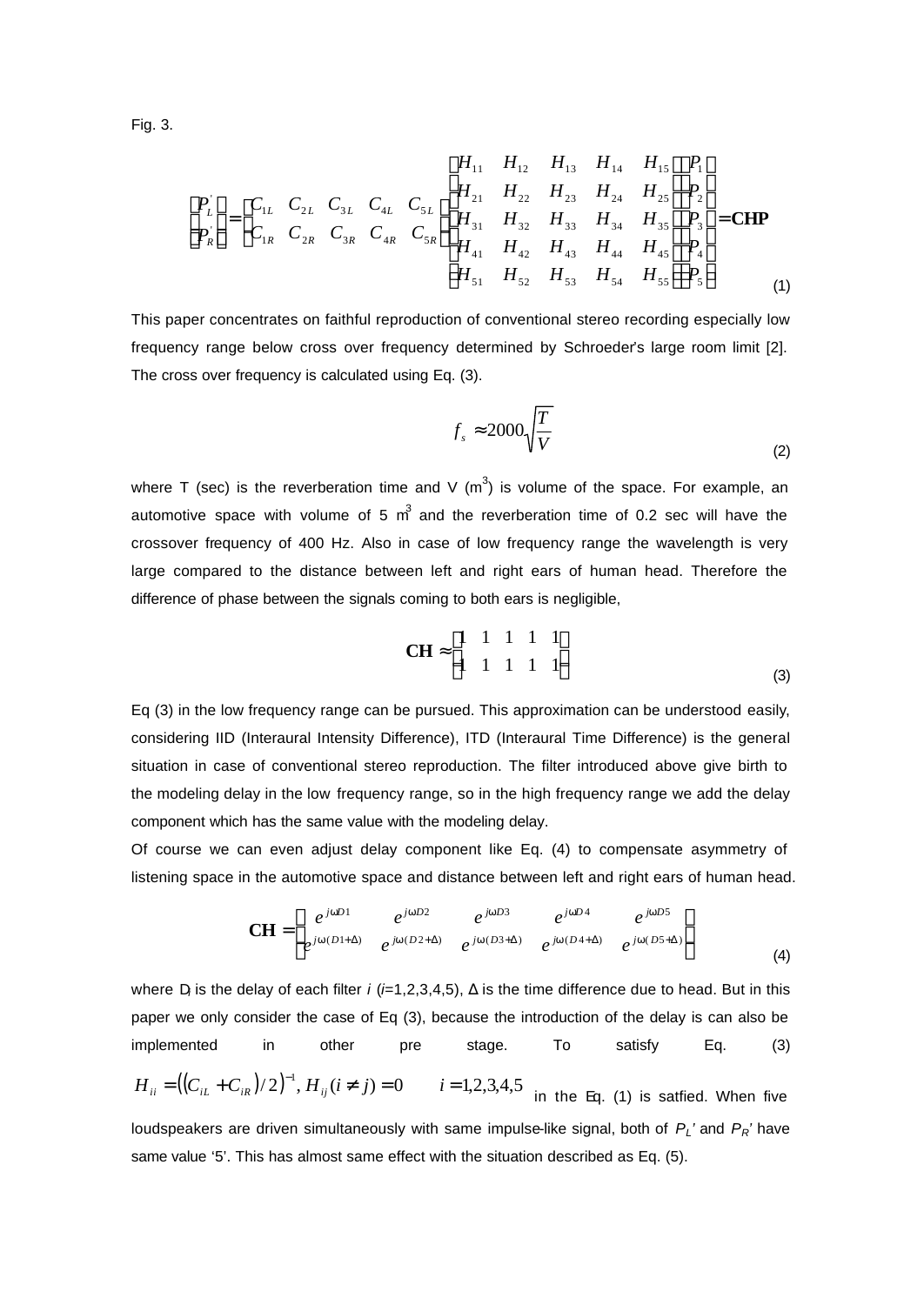$$
\begin{bmatrix} P_{L,e} \\ P_{R,e} \end{bmatrix} = \begin{bmatrix} H_{11} & H_{12} \\ H_{21} & H_{22} \end{bmatrix} \begin{bmatrix} P_{L,dummy} \\ P_{R,dummy} \end{bmatrix}
$$
\n(5)

where *PL,dummy* is the impulse response of dummy head left ear, *PR,dummy* is the impulse response of dummy head right ear. In Eq. (5) both of *PL,e'* and *PR,e'* have same value '5' with  $H_{11}$ '=5P<sub>*L,dummy*<sup>-1</sup>,  $H_{22}$ '=5P<sub>R,dummy</sub><sup>-1</sup>,  $H_{12}$ '= $H_{21}$ '=0. In this paper, we analyze the appropriateness of</sub> this equalization method through the listening test after equalizing in the manner of Eq. (5). The complex realization shown in Fig. 6 refers to the author's another paper [3].

To equalize the low frequency range we put Kirkeby's algorithm [4] into practice. In Kirkeby' algorithm the duration of the inverse filters is shortened, thereby provide a way to avoid the undesirable wrap-around effect usually associated with filter design methods based on sampling in the frequency domain. Also, overloading the loudspeaker and amplifier can be avoided.

# $\sim$ iè  $\vec{r}$ ιď.

## **3. EQUALIZATION RESULTS AND LISTENING TEST**

Fig. 5 Frequency response of before-equalization (up) and after-equalization (down)

Fig. 5 shows the frequency response of before-equalization (up) and after-equalization (down), we can confirm that the flattened frequency response from 40 Hz to 400 Hz. These two responses are convolved to ordinary music sample, and then the listening test is carried out. Various music samples like contrabass solo, electric bass solo are selected. The number of test persons was twelve. The questions like below are asked.

- a) Which one produces the low frequency range faithfully?
- b) Could you describe the difference of two music samples?

Of course, test persons did not know which one is after-equalization or before-equalization music samples before listening test, and they could listen to music samples as many times as they want.